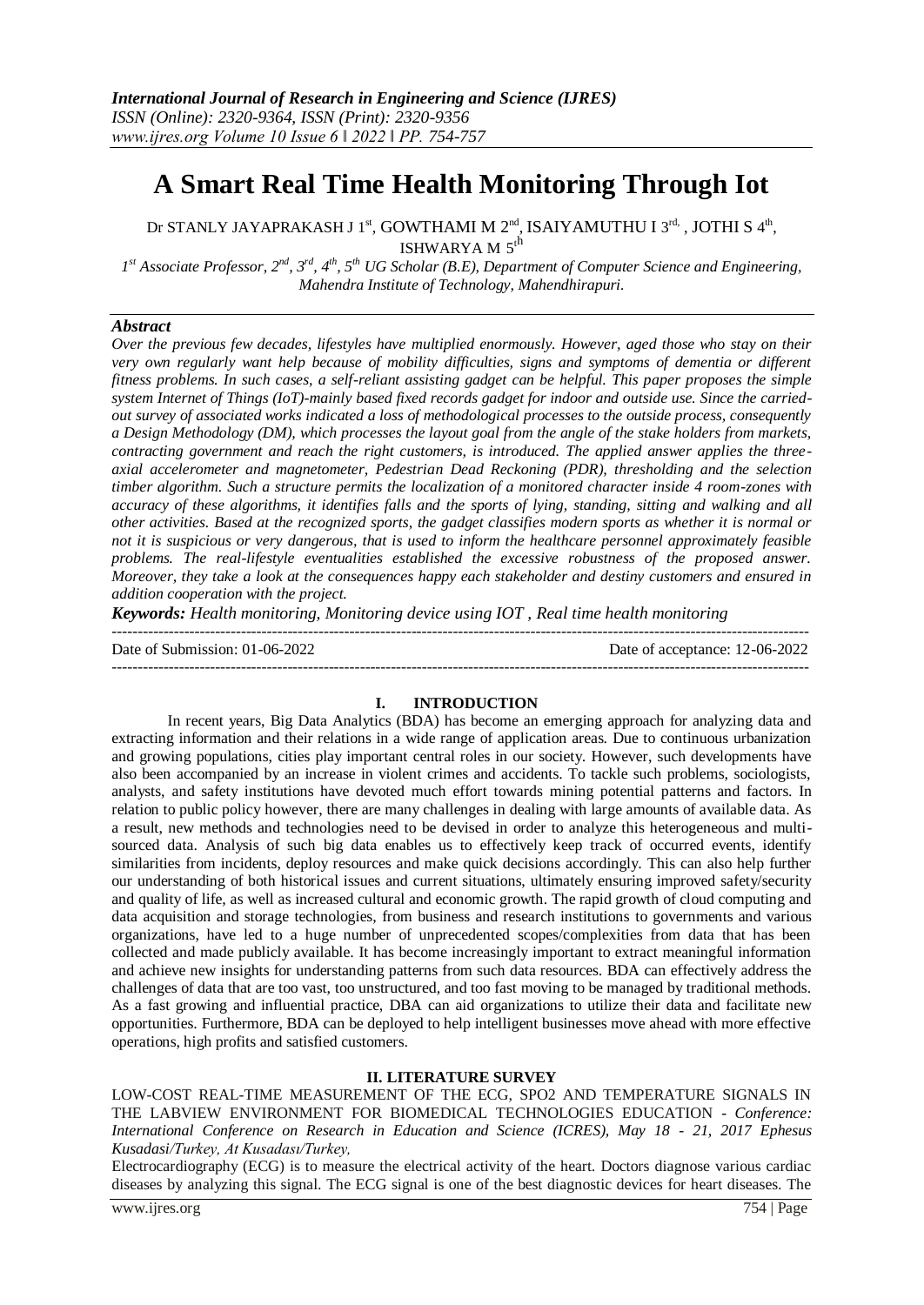purpose of this work is to display the ECG signal in the LabVIEW (Laboratory Virtual Instrument Engineering Workbench) environment. Lowering the cost by designing your own ECG circuit. The program can also easily process the ECG signal in various ways. There is no need to set up any electronic circuit. In addition to the ECG signal, modules with pulse oximeter and temperature indicating oxygen saturation are added. In this study, lowcost ECG, temperature and pulse measurements were performed in our own laboratory environment. The measurement circuit was communicated with the LabVIEW program via Arduino. The data received with Arduino is shown after processing in the LabVIEW environment. The program also shows the patient's heart rate and alerts when the patient enters a heart attack.

WIRELESS ECG, SPO2, PTT AND HEART RATE MONITOR REFERENCE DESIGN FOR MEDICAL AND CONSUMER WEARABLES **-** *Shweta S Budihal, Niharika Kumar* ECG is an electrical measurement of the activity in the heart whereas PPG is an optical measurement of the volume of an organ. In principle, ECG uses multiple electrodes to measure the electrical activity of the heart, whereas PPG illuminates the skin and subcutaneous tissue with light of a specific wavelength from a light-emitting diode (LED) to measure organ volume. This light is absorbed, passed through, or reflected back. A photodiode sensor measures the light that is either transmitted or reflected, depending on where it is placed relative to the LED. The light is then converted to an electrical signal. In both cases, the information can be used to determine the heart rate of a person, but each application offers its own set of diagnostic information. ECG focuses on the electrical activity of the cardiac muscle tissue, because the exact sequence of contraction is well- known to trained cardiologists. Physicians use ECG to diagnose all kinds of heart diseases and abnormalities. PPG provides more information about blood flow and blood pressure. This measurement can be conducted at various locations on the body, to examine the blood flow to different regions. When measured closest to the aorta of the heart (for example, the left arm), some additional information can be gained regarding the cardiac output and heart valve function. One advantage that PPG has is the number of skin contacts which are required to measure it. Because users can determine PPG from reflected or transmitted light, only a single point of contact is necessary to measure it. This feature allows for easy, continuous, time measurements, which is the most attractive advantage to wearable electronics such as fitness trackers. In contrast, ECG requires that the potential be measured across the heart. This means that users need at least two points

Because the frequency of both ECG and PPG signals is the same, heart rate can be calculated using both waveforms. Mostly green LEDs are used for measuring heart rates. A green LED has often been used in the reflective sensor to extract the PPG signal. Due to its wavelength, green light is known to penetrate the tissue less than higher wavelength LEDs. Hence, more unabsorbed (reflected) light comes out of the tissue with green than with other colors. Sensing the green light from more than one PD or eliminating from more than one LED surrounding the PD helps. Red and infrared (IR) lights are used for pulse oximetry, to estimate the true hemoglobin oxygen saturation of arterial blood. Oxyhemoglobin (HbO2) absorbs visible and infrared IR light differently than deoxyhemoglobin (Hb), and appears bright red as opposed to the darker brown of Hb. Absorption in the arterial blood is represented by an AC signal that is superimposed on a DC signal, representing absorptions in other substances like pigmentation in tissue, venous, capillary, bone, and so forth. The cardiac-synchronized AC signal is approximately 1% of the DC level.

A REVIEW PAPER ON PATIENT MONITORING SYSTEM- *2nd International Conference on Advances in Science & Technology (ICAST) 2019 on 8th, 9th April 2019 by K J Somaiya Institute of Engineering & Information Technology, Mumbai, India Sensor* networks are currently an active research area mainly due to the potential of their applications. In this paper we investigate the use of Wireless Sensor Networks (WSN) for air pollution monitoring in Mauritius. With the fast-growing industrial activities on the island, the problem of air pollution is becoming a major concern for the health of the population. We proposed an innovative system named Wireless Sensor Network Air Pollution Monitoring System (WAPMS) to monitor air pollution in Mauritius through the use of wireless sensors deployed in huge numbers around the island. The proposed system makes use of an Air Quality Index (AQI) which is presently not available in Mauritius. In order to improve the efficiency of WAPMS, we have designed and implemented a new data aggregation algorithm named Recursive Converging Quartiles (RCQ). The algorithm is used to merge data to eliminate duplicates, filter out invalid readings and summaries them into a simpler form which significantly reduces the amount of data to be transmitted to the sink and thus saves energy. For better power management we used a hierarchical routing protocol in WAPMS and caused the motes to sleep during idle time.

# **III. EXISTING METHOD**

When one considers fitness, the maximum essential parameters to be visible are the nation of the coronary heart, human frame temperature and the extent of oxygen gift within the frame. The coronary heart is the principal detail in a human frame, accordingly is given extra significance on this proposed work. The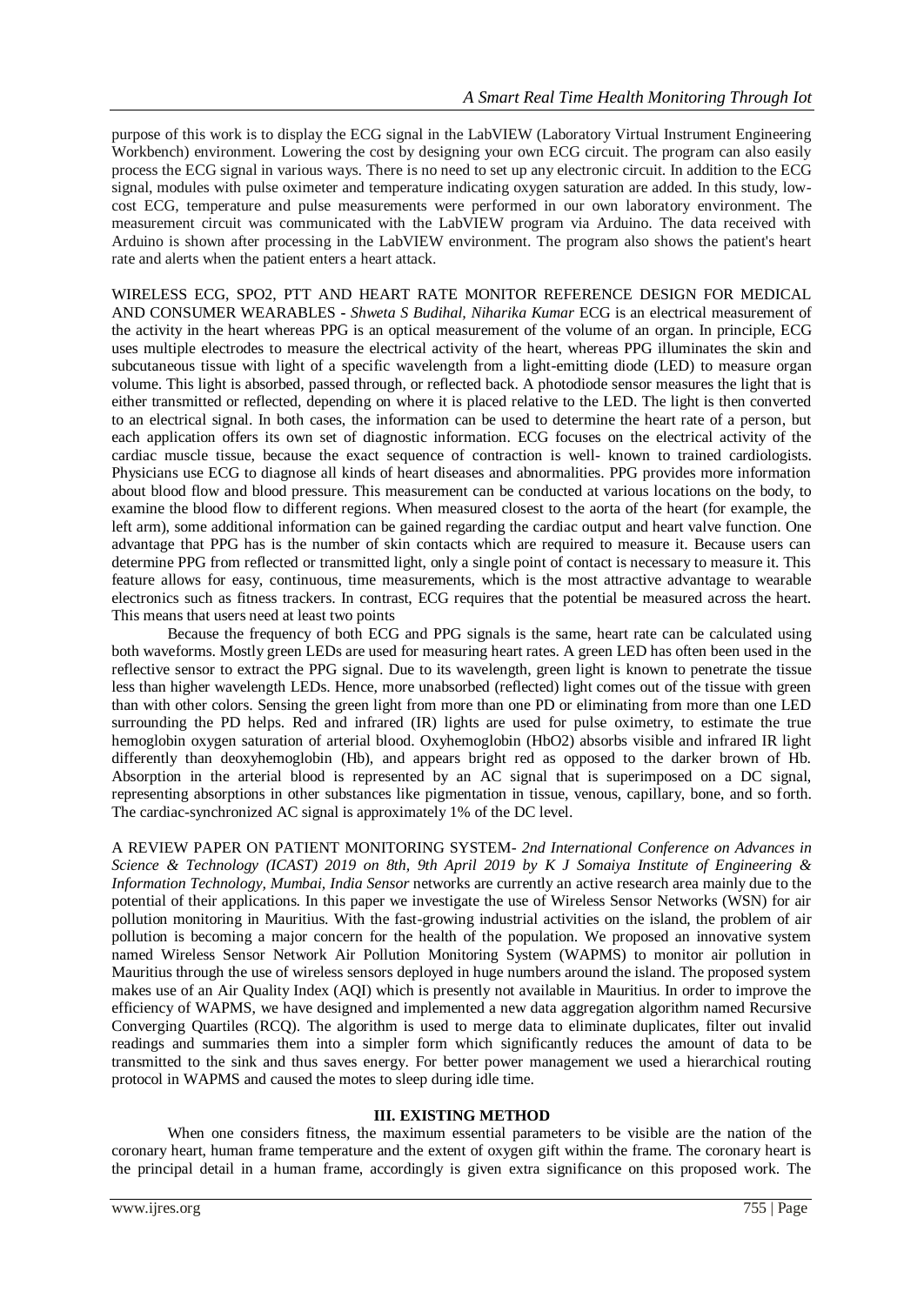parameters associated with the coronary heart are heart-rate with the pressure of blood, electrocardiogram and oxygen stage with inside the blood additionally the frame temperature of the human is the thinking about issue for outlining the fitness of the person. In this paper, the brand-new version that is a synchronized model of the traditional device is discussed. This can be measured using the the parameters like ECG, coronary heart-rate, SPO2 and frames temperature. The tool which can be used to screen the sufferers simplest locate the analyzing of the sufferer's temperature blood stress or now no longer in any other case it wishes a large systematic ventilator or ECG Support and it offers a beep sound while the precise analyzing low or higher one





**Fig 4.1 Architecture Diagram**

# **V. KEY RESULTS**



4.1 Device with temperature sensor probe